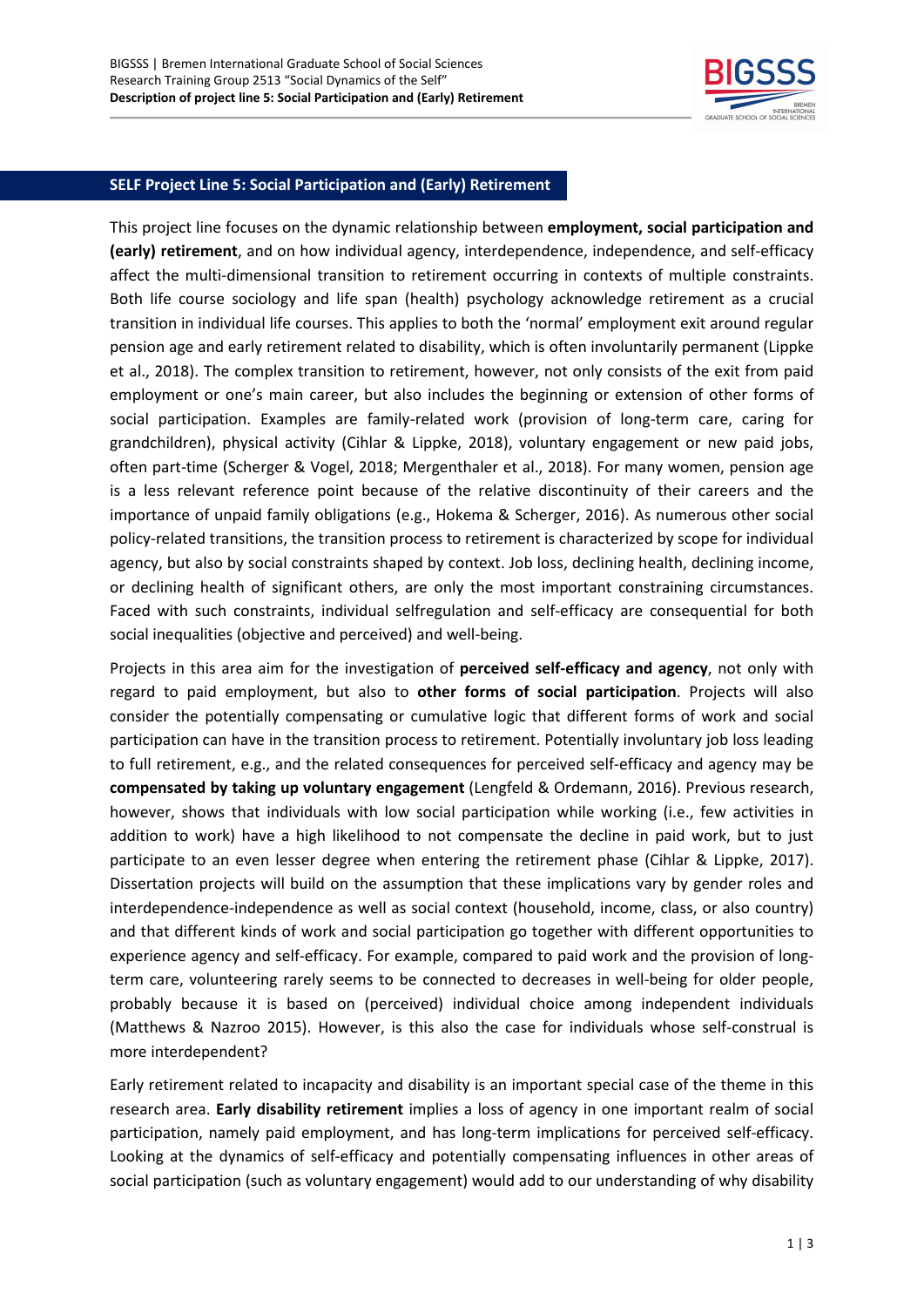retirement most often leads to permanent exit from the labor market, and which favorable circumstances in terms of social participation may help to buck this trend.

The questions investigated in this project line lend themselves in particular to re-analyses of longitudinal quantitative data sets (e.g., TOP<sup>[1](#page-1-0)</sup> and SPE-III<sup>[2](#page-1-1)</sup>), but qualitative approaches studying the subjective (retro or prospective) views on the transition to retirement, perceived constraints and self-efficacy are also suitable to gain in-depth insights of individual perceptions, perceived agency, and the resulting actions. A further fruitful approach to the projects in this line is to conduct experimental field research in the form of randomized control trials which support individuals in increasing their social participation and agency.

## *Possible* **dissertation projects on social participation and (early) retirement:**

- How do social constraints, varying by context and gender roles, interdependence/independence, affect (perceived) self-efficacy in the transition to retirement?
- How are constraints of agency/self-efficacy negotiated and dealt with?
- How is the self regulated, when faced with early (disability) retirement?

## **Potential supervisors:**

Simone Scherger, Sonia Lippke, Johannes Huinink

## **References**:

Cihlar, V., & Lippke, S. (2017). Physical activity behavior and competing activities: Interrelations in 55 to-70-year-old Germans. *Journal of Aging and Physical Activity*, *25*, 576-586. DOI: 10.1123/japa.2016- 0211

Hokema, A., &, Scherger, S. (2016). Working pensioners in Germany and the UK: Quantitative and qualitative evidence on gender, marital status and the reasons for working. *Journal of Population Ageing*, *9*, 91-111.

Lengfeld, H., & Ordemann, J. (2016). The long shadow of occupation: Volunteering in retirement. *Rationality and Society*, *28*, 3-23.

Lippke, S., Zschucke, E. & Hessel, A. (2018). Zur Realitat des Ruckkehrwunsches: Ergebnisse einer Befragung von Versicherten mit befristeter Erwerbsminderungsrente. *Sozialrecht aktuell*, *22*, 38-42.

<span id="page-1-0"></span> $1$  Transitions and Old Age Potential (https://www.bib.bund.de/DE/Forschung/Surveys/TOP/transitionsand-old-agepotential.html)

<span id="page-1-1"></span> $^2$  Drittes Sozialmedizinisches Panel für Erwerbspersonen (https://www.zbv.uniluebeck.de/forschung/rehabilitativeversorgungsforschung/sektion-rehabilitation-und-arbeit/spe-iii-drittessozialmedizinisches-panel-fuererwerbspersonen.html)